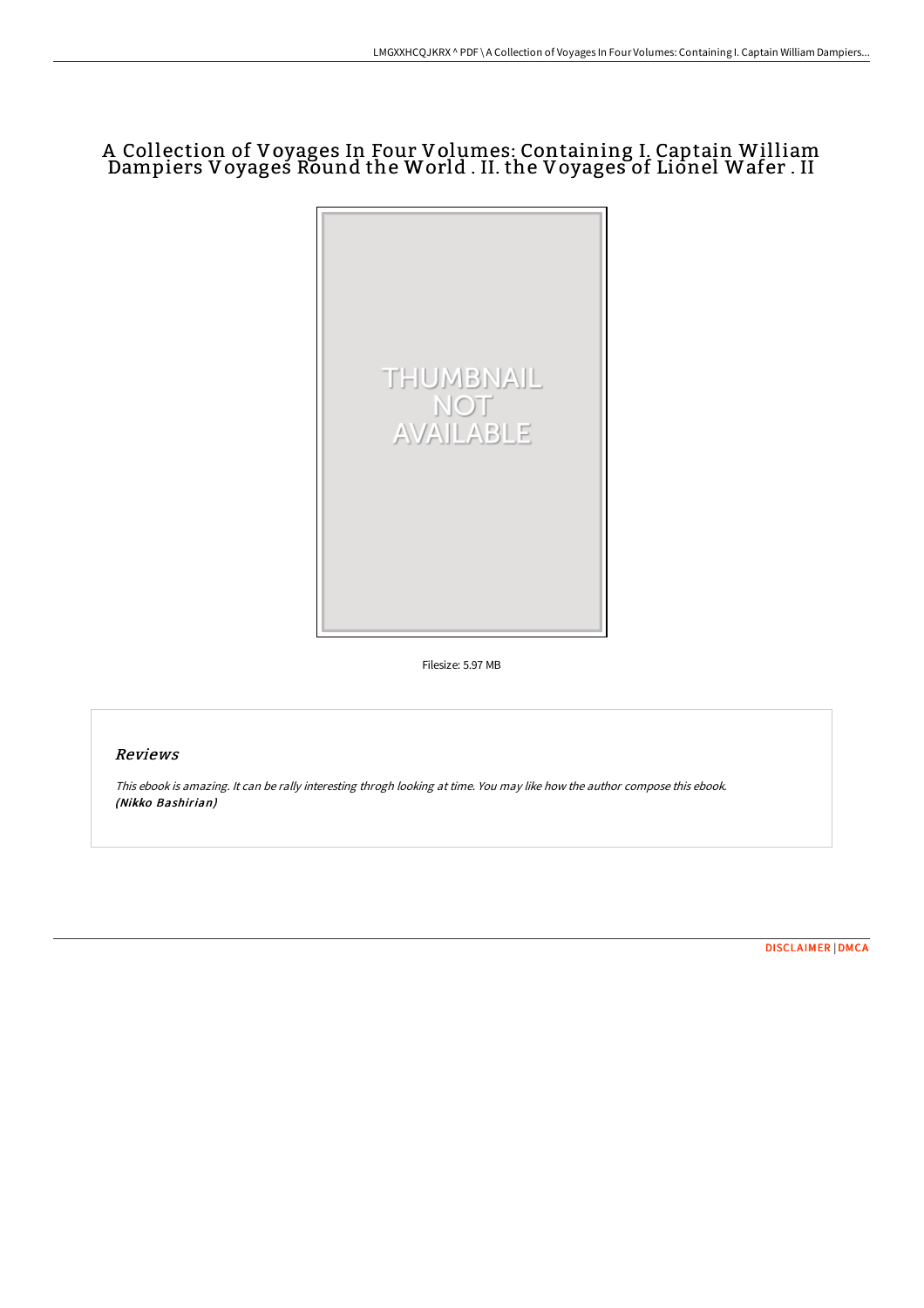## A COLLECTION OF VOYAGES IN FOUR VOLUMES: CONTAINING I. CAPTAIN WILLIAM DAMPIERS VOYAGES ROUND THE WORLD . II. THE VOYAGES OF LIONEL WAFER . II



To get A Collection of Voyages In Four Volumes: Containing I. Captain William Dampiers Voyages Round the World . II. the Voyages of Lionel Wafer . II eBook, please refer to the button listed below and save the ebook or have access to additional information that are related to A COLLECTION OF VOYAGES IN FOUR VOLUMES: CONTAINING I. CAPTAIN WILLIAM DAMPIERS VOYAGES ROUND THE WORLD . II. THE VOYAGES OF LIONEL WAFER . II ebook.

RareBooksClub. Paperback. Book Condition: New. This item is printed on demand. Paperback. 158 pages. Excerpt: . . . Table 1. Continued Study Description Caroline Hendrie, ( April 30 and May Two-part series updating the 1998 three-part series. Survey 7, 2003 ) Trust betrayed. An update of state sexual misconduct policies. of sexual misconduct in schools. Education Week. Diane Jennings and Robert Tharp Three-part series examined 606 cases of educator sexual ( May 4, 5, 6, 2003 ) Betrayal of trust. abuse in Texas from records about disciplined educators The Dallas Morning News. maintained by the State Board of Educator Certification. Sydney L. Robins, ( 2000 ). Protecting Content analysis of 120 cases of sexual misconduct brought Our Students: A Review to Identify before the Ontario Teachers Federation and Ontario College and Prevent Sexual Misconduct in of Teachers between 1989 and 1997. Review of 100 criminal Ontario Schools. cases against teachers between 1986 and 1997. SESAME, 1997, www. sesamenet. org Survey of 100 survivors of educator sexual misconduct in the United States. Data from 74 girls and 26 boys who had been victimized. Educators identified by staff positions held and survivor reports of consequences for perpetrators. Charol Shakeshaft and Audrey Survey of 778 superintendents in New York State on Cohan, ( 1995, March ). Sexual abuse incidence of educator sexual misconduct. Telephone survey of students by school personnel. Phi of 225 school superintendents who reported they had dealt Delta Kappan, 76 ( 7 ) 513-520. with educator sexual misconduct. Follow-up interviews with ( 1994 ). In loco parentis: Sexual others involved in the cases. abuse of students in schools. What administrators should know. Report to the U. S. Department of Education, Field Initiated Grants. Charol Shakeshaft (2003) Educator Secondary reanalysis of AAUW Hostile Hallways data to focus sexual abuse....

B Read A Collection of Voyages In Four Volumes: [Containing](http://albedo.media/a-collection-of-voyages-in-four-volumes-containi.html) I. Captain William Dampiers Voyages Round the World. II. the Voyages of Lionel Wafer . II Online

 $\mathbf{m}$ Download PDF A Collection of Voyages In Four Volumes: [Containing](http://albedo.media/a-collection-of-voyages-in-four-volumes-containi.html) I. Captain William Dampiers Voyages Round the World . II. the Voyages of Lionel Wafer . II